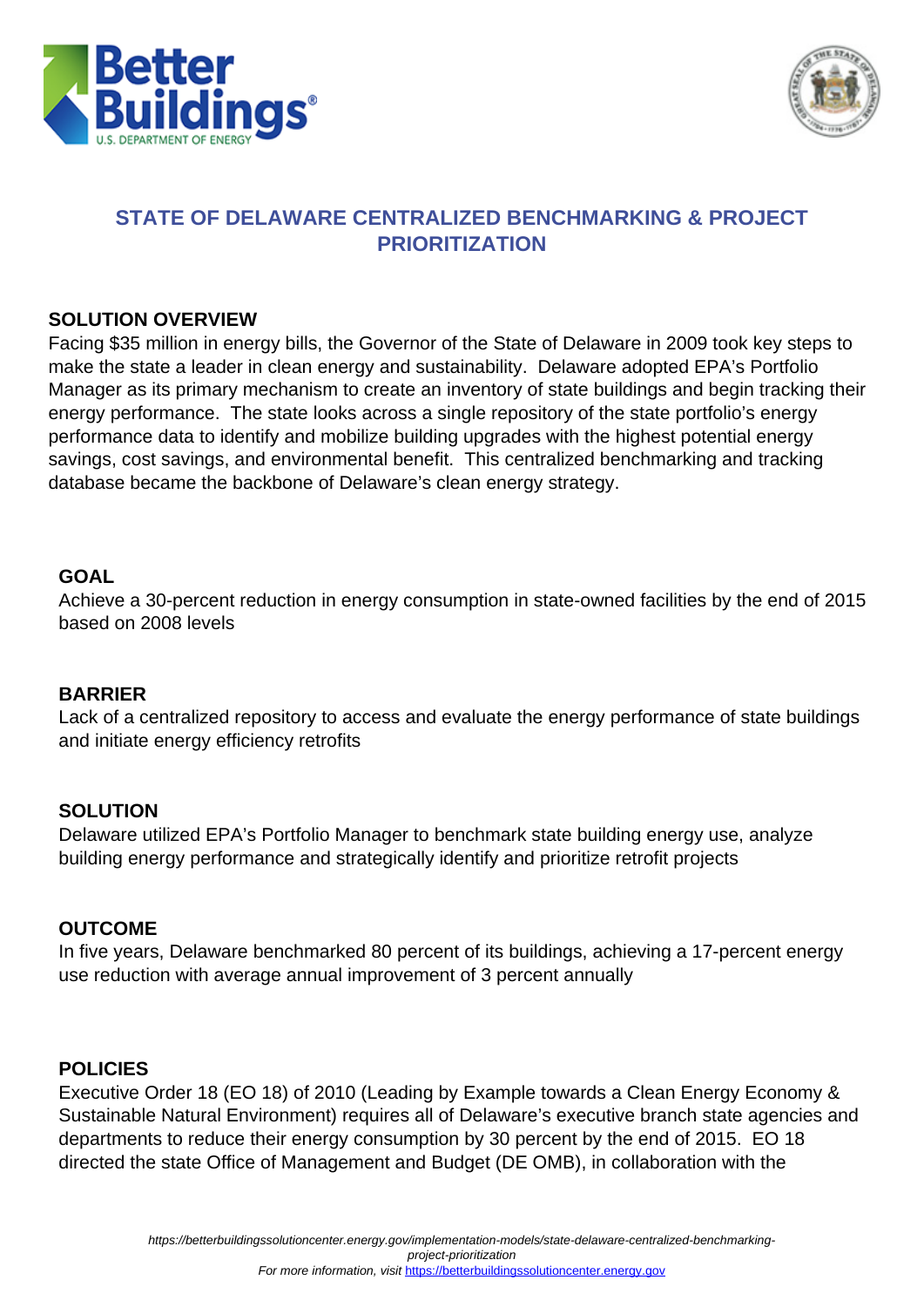Department of Natural Resources and Environmental Control (DNREC), to create a system and procedures to benchmark, monitor, and track the energy use and carbon emissions of state facilities.

Further, these two agencies used the Portfolio Manager data and analysis to evaluate and prioritize energy retrofit projects for all of the state agencies. The Order also established the Sustainability Managers Workgroup, comprised of representatives from each agency and cochaired by DE OMB and DNREC, as the central hub in that system for information sharing, assistance, and reporting among state agencies.

**Tools:**

• [Sustainability Managers Workgroup Description](http://www.dnrec.delaware.gov/energy/Pages/Executive-Order-18.aspx)

# **PROCESS Establishing the Benchmarking, Tracking and Evaluation System**

Executive Order 18 outlined the management structure for achieving the state's energy use reduction goal. It established the lead agencies (DE OMB and DNREC), which co-chair the central coordinating body also designated in EO 18, the Sustainability Managers Workgroup. Cabinet-level support and oversight comes from the Governor's Cabinet Committee on Energy, who selected a member of the existing staff of their respective agencies to participate in the Sustainability Managers Workgroup. Those selected as Sustainability Managers are generally agency managers with responsibility over facilities, operations, and/or contracts. The Workgroup met monthly for the first year of the Executive Order and now meets quarterly.

As its first task, the Workgroup prepared a system implementation plan for Cabinet approval within three months. The approved plan included four major steps:

1. Select a benchmarking program

The Workgroup recommended EPA's Portfolio Manager, a free online benchmarking and tracking tool that fit the state's needs for record capacity and energy sources tracked.

2. Define the Building Portfolio and Gather/Consolidate Building Energy Information

Because the state's building data had not been collected before, the Workgroup started from scratch to assemble the buildings that comprise the state's entire portfolio. Sustainability Managers contacted fiscal offices for utility providers and account numbers. Reporting staff then contacted utility providers for monthly bills. Using existing insurance reports, utility bills, state property lists, and maintenance information, the Workgroup developed an asset inventory, in which buildings were listed by agency and prioritized based on square footage. The detailed inventory included information on age, building condition, building type, number of floors, street address, and utility data. Sustainability Managers then verified the buildings for which their individual agency paid the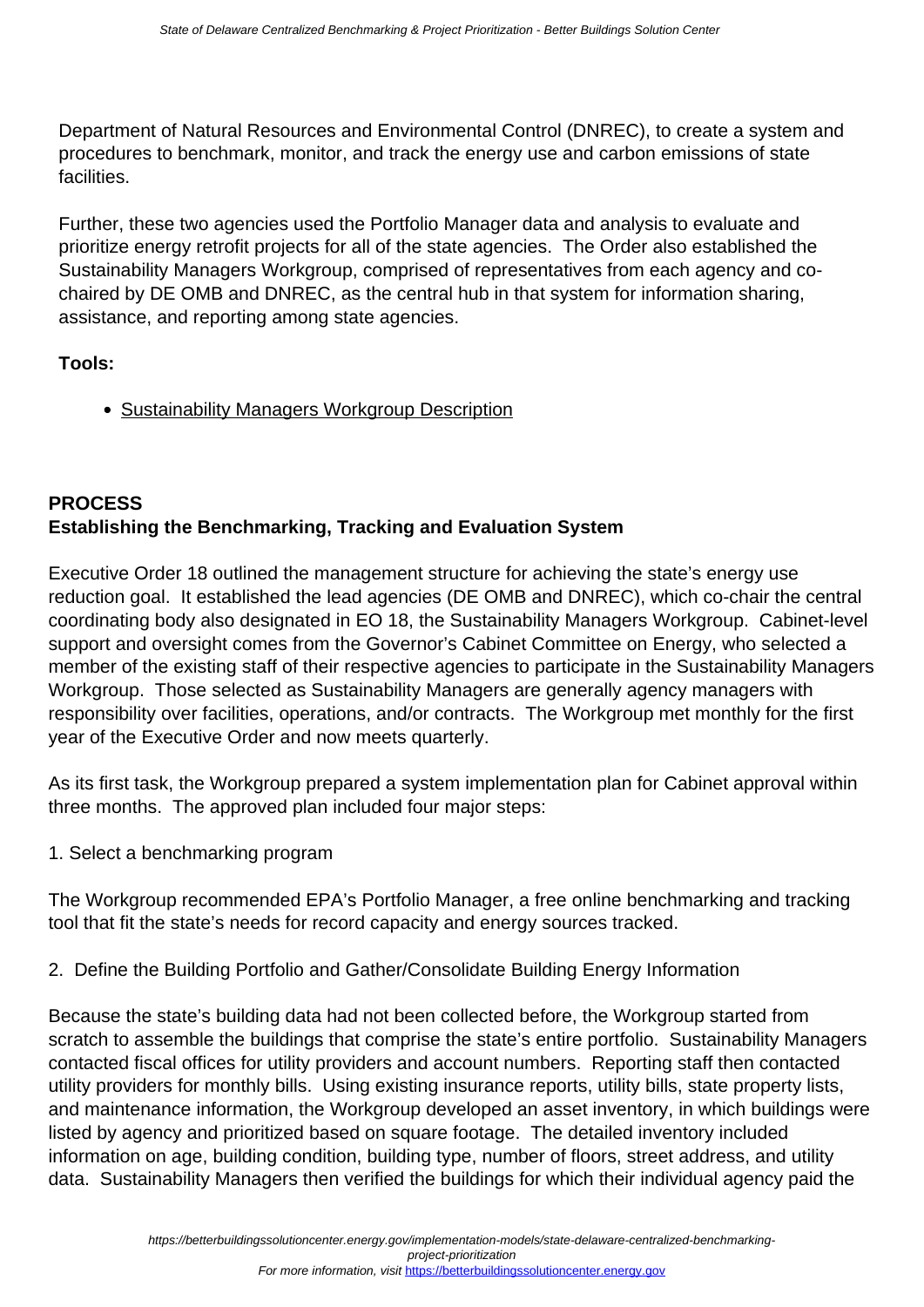bills and/or provided maintenance and reviewed the facilities each had responsibility over to establish baseline energy use.

#### 3. Establish Database Standards

The Energy Resource Manager at DE OMB set database maintenance standards and a quarterly schedule for review and reporting of facility improvements. After comparing quarterly meter consumption to energy use projections, the Manager also recommended corrective actions for metering problems. If a multiple-building facility had metering or data collection issues such as a master meter, for example, the DE OMB Manager recommended sub-meters be installed on individual buildings. Installation was either funded by individual agency capital budgets or rolled into the agency's facility upgrade projects.

## 4. Offer Benchmarking Training

Sustainability Managers learned the mechanics of benchmarking and specifically of Portfolio Manager in training designed by the Workgroup chairs and members themselves. In turn, Sustainability Managers offered group and one-on-one training to their agency staff responsible for data entry. The Workgroup's centrally designed training was consistent across agencies, assuring that all involved staff had adequate expertise.

#### **How It Works**

With energy information for each building and the ability to compare buildings, the Workgroup designed a "hub and spoke" benchmarking, tracking and evaluation system for effective operations and analysis. Individual agencies enter the monthly energy performance data for their buildings directly into Portfolio Manager (decentralized spokes), while analysis across the entire state's building portfolio happens in the Workgroup (centralized hub) and is easily communicated back to the agencies.

Benchmarking, tracking and evaluation of building data and upgrade opportunities occurred in four phases:

## 1. Decentralized Data Entry

Within each agency the Sustainability Manager is responsible for the data entry process. Delaware agencies populate separate Portfolio Manager accounts monthly with their respective energy consumption data. Each agency is required to report on at least 50 percent of its building square footage and include all buildings larger than 3,000 square feet. The DE OMB Energy Resource Manager, as the Portfolio Manager lead, helps agencies through the process by educating agency staff on the information needed and answering questions as needed.

## 2. Data Compilation and Scrubbing

The DE OMB Energy Resource Manager and the Workgroup provide a quality control review of the data to ensure it is complete and accurate. They report trends, anomalies, and any significant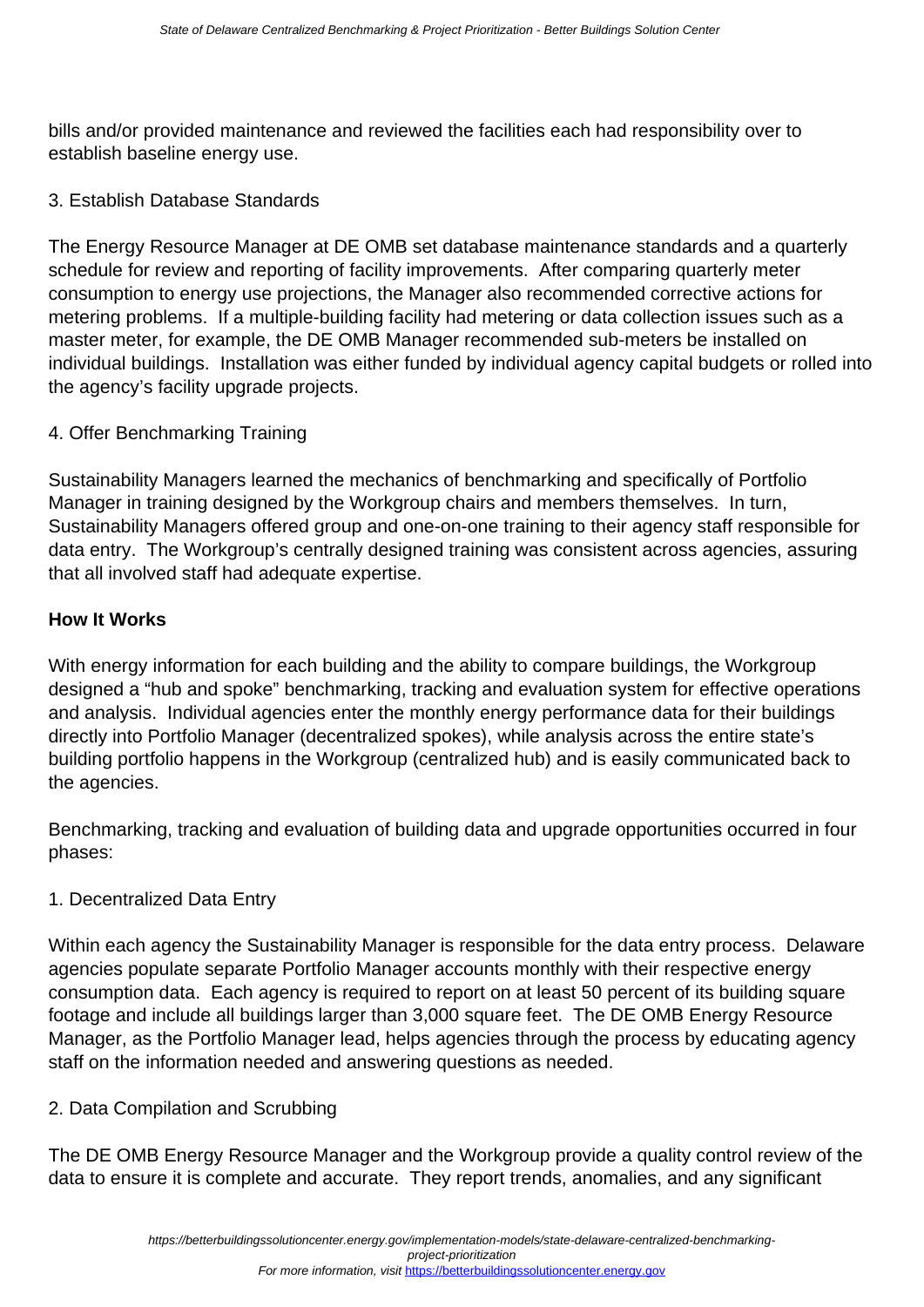changes in consumption back to the agencies for review and remedy.

3. Centralized Data Analysis and Project Prioritization

In the next phase of the process, the central Sustainability Managers Workgroup analyzes the agency-collected data to plan ongoing maintenance & operations, mitigation of greenhouse gas emissions, and opportunities for renewable energy deployment. In the first round of analysis, the Workgroup also followed these steps to develop a central plan to prioritize facility upgrades across agencies:

- a. Each Sustainability Manager compiled a preliminary list of the facilities in the individual agency that should undergo audits.
- b. The Workgroup developed criteria for prioritizing energy audits across the state based on facility attributes such as building size, energy consumption, and age. The Workgroup also identified criteria that may exclude facilities from energy audits, such as function, size, energy consumption, or age.
- c. Each Sustainability Manager applied the selected criteria to the individual agency list to produce a prioritized department energy audit list.
- d. The Workgroup merged individual agency lists into a statewide master audit priority list.

Today each agency maintains and updates its own priority list for upgrades.

4. Centralized Project Mobilization

With the central audit priority list in hand, the Workgroup pursued the fourth and most important phase of the process: mobilizing priority projects for actual savings. The Workgroup worked with the Delaware Sustainable Energy Utility (DESEU), a first of its kind non-profit organization created by the state in 2007 to help residents and businesses save money by using clean energy and efficiency. The Workgroup partnered with DESEU through the organization's Energize Delaware initiative to establish audit schedules for the priority retrofit projects and identify funding sources to move them forward. DESEU leverages multiple funding sources such as tax-exempt bonds and leases, Regional Greenhouse Gas Initiative (RGGI) funds, fees and interest on financing, and fees for services.

## **OUTREACH**

Delaware used a media blitz to inspire agencies for the kickoff of the state's clean energy and sustainability campaign. The Governor's Office led the charge with public media blasts and press releases over the first few months of the effort. The Governor's Office also simultaneously distributed fact sheets and filled agency facilities with posters to generate buzz about the initiative. DE OMB posts its own agency's results online quarterly and overall portfolio performance on the website annually.

The Sustainability Managers Workgroup maintains the campaign's momentum as the information hub for agencies. Per EO 18 direction, the lead agencies and the Workgroup developed a program to educate state employees about strategies and tactics to achieve the EO's 30-percent energy use reduction goal. Today individual agencies carry out information campaigns on their own schedules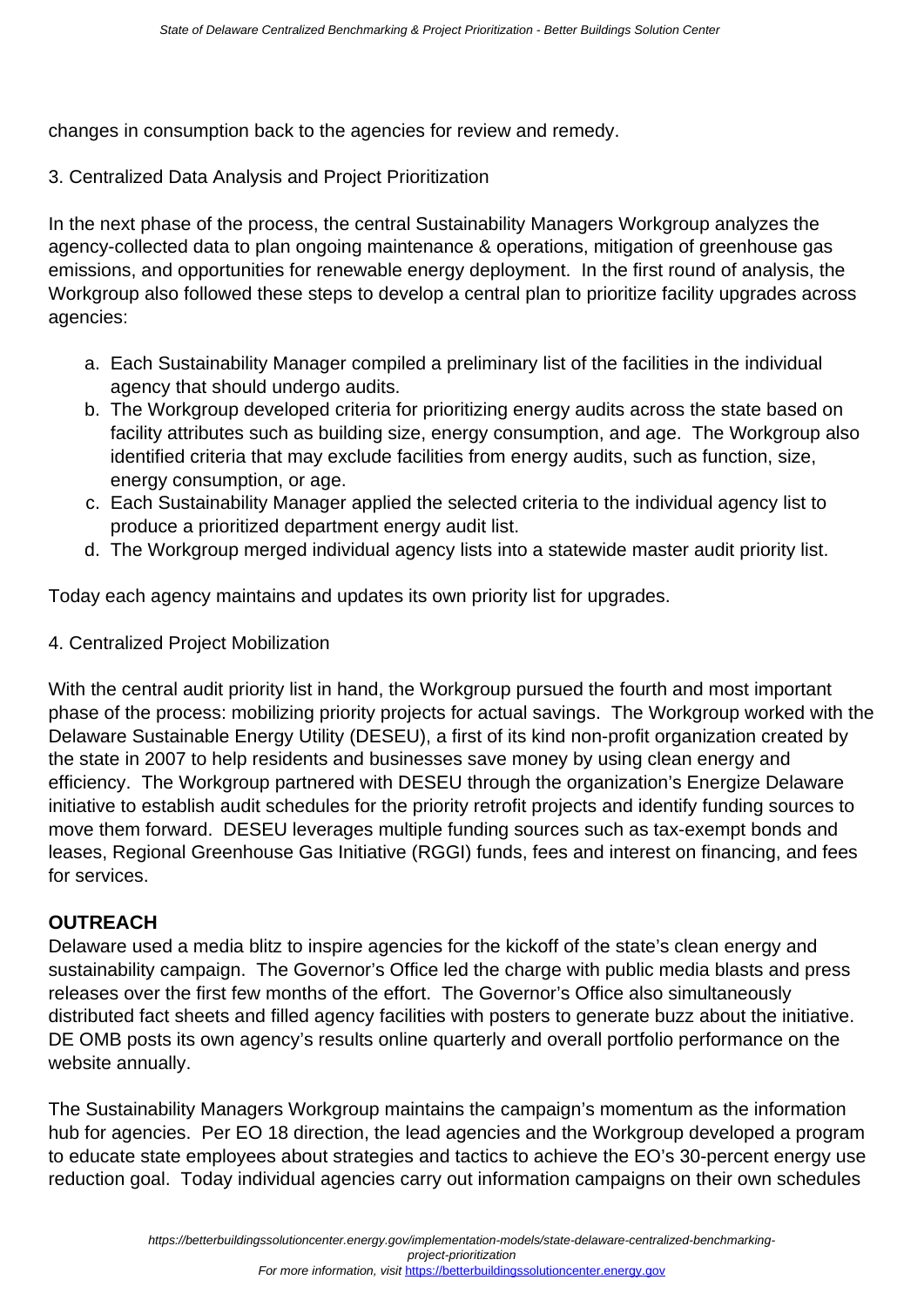as needed, with the Workgroup as an available guide or resource for materials. The campaigns highlight the benefits of energy consumption both in the workplace and at home through three different channels:

- E-mail blasts to agencies communicating the overall desired outcomes of the Executive Order and ways to benefit from energy efficiency at home,
- Posters and signs throughout participating facilities displaying energy-saving tips and energy efficiency projects, and
- Green Committees intra-agency groups made up of agency staff with whom the Workgroup communicates about participation in EO 18 and the benefits of energy initiatives.

Finally, a Cross-Agency Facilities Management Group, comprised of facilities maintenance, accounting, and fiscal officers across agencies, meets regularly to share innovative techniques for implementing energy savings policies, procedures, and standards.

# **Tools:**

- [Division of Facilities Management \(DFM\) website](https://dfm.delaware.gov/)
- [Department of Natural Resources and Environmental Control \(DNREC\) website](http://www.dnrec.delaware.gov/pages/portal.aspx)
- [Department of Technology & Information \(DTI\) "Go Green" Initiative website](https://dti.delaware.gov/pdfs/pp/GreenITPolicy.pdf)
- [Turn Words into Action Energy Poster](https://betterbuildingssolutioncenter.energy.gov/sites/default/files/tools/Turn_Words_into_Action_Energy_Poster_0.pdf)
- [Conservation Media](https://betterbuildingssolutioncenter.energy.gov/sites/default/files/tools/Conservation_Media.pdf)
- Press releases from the Governor's Office:
	- o [Sample release](http://governor.delaware.gov/orders/exec_order_18.shtml)

# **MEASURING SUCCESS**

Delaware evaluates the success of its benchmarking and tracking system through metrics that show progress toward its EO 18 energy reduction goal: site energy use intensity (EUI), site total energy use (kBtu), site electric use (kWh/quarter), site natural gas use (therms), and weather-normalized source change from baseline percentage.

Sustainability Managers in each agency report quarterly on their agency's progress toward EO 18's energy use reduction goal, using a standardized reporting template created by the Workgroup. Workgroup co-chairs from the two lead agencies (DE OMB and DNREC) compile the individual agency reports into a single quarterly report, which is then submitted to the Governor's Cabinet Committee on Energy. Annual energy performance metrics for the complete portfolio are reported on the state's website. At monthly Workgroup meetings and via e-mails, the OMB co-chair reports progress on each of the EO task areas and files those reports to a secure cloud platform, accessible by the Sustainability Managers.

# **Tools:**

- [State of Delaware Benchmarking & Tracking website](http://dfm.delaware.gov/enrgenv/bnchmrk.shtml)
- [ENERGY STAR Portfolio Manager](https://portfoliomanager.energystar.gov/pm/login.html)
- **[Executive Order 18 Quarterly Report Template](https://betterbuildingssolutioncenter.energy.gov/sites/default/files/tools/EO_18_Quarter_Reporting_Blank_Form_0.pdf)**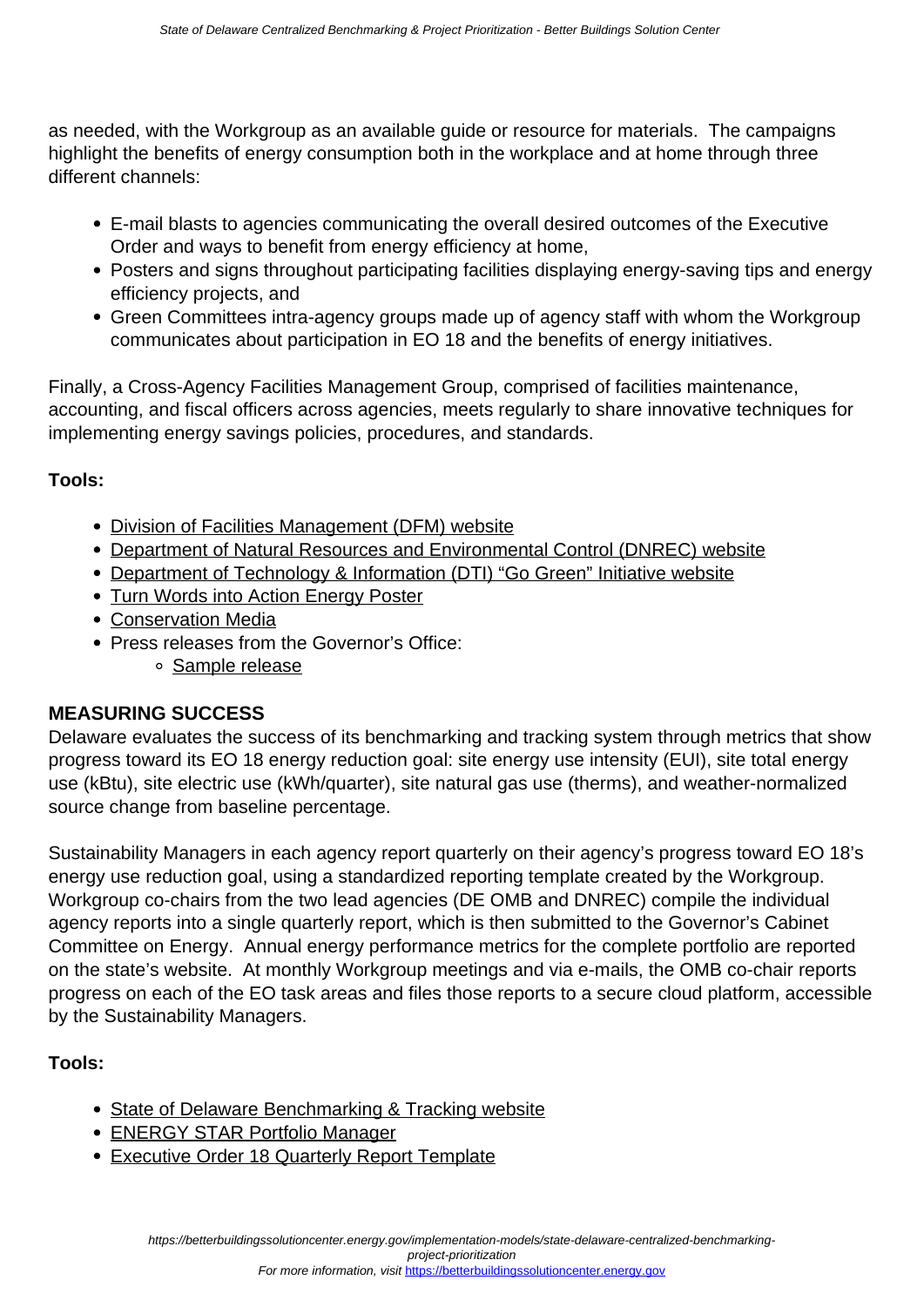## **OUTCOMES**

Delaware has achieved nearly a 17-percent energy use reduction from the 2008 baseline – over the past five years, an average annual improvement rate of more than three percent. Twenty percent of this achievement resulted from approximately 40 building retrofits recommended directly as a result of data analysis in Portfolio Manager. Portfolio Manager now houses 80 percent of Delaware's portfolio (234 of the state's approximately 300 buildings), allowing the state to prioritize state retrofit projects and drive toward its energy savings goal. Moreover, since becoming a Better Buildings Challenge partner three years ago, Delaware has been recognized for excellence in data quantity, quality, and transparency.